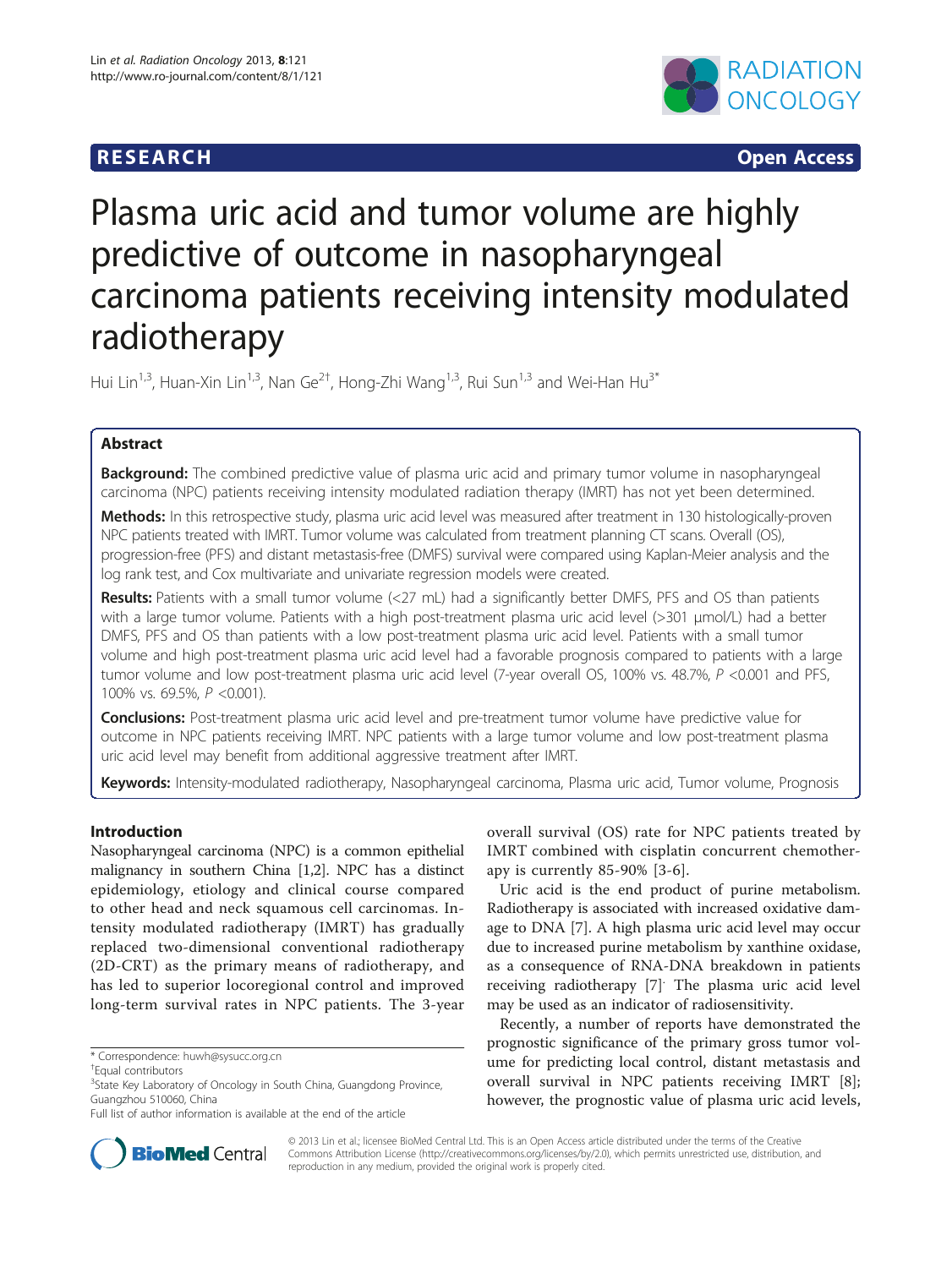or plasma uric acid levels combined with the primary tumor volume, remain unknown in NPC patients receiving IMRT .

In this study, the clinical records of NPC patients treated with radical IMRT at Sun Yat-sen University Cancer Center were retrospectively analyzed. The pretreatment tumor volumes and post-treatment plasma uric acid levels were evaluated, with the aim of establishing prognostic subsets for the selection of appropriate treatment strategies in NPC.

## Materials and methods

## Clinical data

The study included 130 pathologically diagnosed NPC patients without distant metastases, who were treated with definitive-intent IMRT techniques at the Department of Radiation, Sun Yat-sen University Cancer Center between December, 2003 and December, 2005. The entry criteria consisted of: 1) a recorded post-treatment plasma uric acid level; 2) complete clinical data; 3) treated with IMRT; and 4) normal renal function.

The routine pre-treatment evaluation included a blood test, pre-treatment and post-treatment biochemical tests, full clinical examination, nasopharyngeal fiber mirror inspection, chest X-ray, ultrasound imaging of the abdominal region, nasopharyngeal MRI scan, general bone scan and Epstein-Barr virus (EBV) EA-IgA test. All patients with N3 disease also received a chest CT scan. This study was approved by the Research Ethics Committee of the Sun Yat-sen University Cancer Center.

We have check medical records of the patients in our study, and found that none of them had a hyperuricemia or Gout history. We found 45 patients had the record of Plasma uric acid level measured before treatment and none of them with hyperuricemia.

#### Radiotherapy

Radiation was delivered with a linear accelerator (Varian, Palo Alto, CA, USA) using 6 MV photons. IMRT was delivered with a dynamic multileaf intensity-modulating collimator (PEACOCK-MIMiC system) using a sliceby-slice arc rotation approach. In accordance with our institutional treatment protocol, the primary tumor and upper neck above the cricoid cartilage (including levels II, III and VA) were treated with IMRT, whereas the lower neck (including levels IV and VB) and supraclavicular fossae were treated with a single anterior split field by conventional radiotherapy.

The CTV1 was defined as the nasopharyngeal gross tumor volume plus a 5–10-mm margin to encompass the high-risk sites of microscopic extension and the whole nasopharynx mucosa plus a 5-mm submucosal volume. The CTV2 was defined by adding a 5–10-mm margin to the CTV1 to encompass the low-risk sites of

microscopic extension, the level of the lymph node located, and the neck area.

The prescribed doses were determined according to the simultaneous modulated accelerated radiation therapy boost technique [[9\]](#page-5-0). The prescribed dose was 68 Grays (Gy) over 30 fractions to the nasopharyngeal gross target volume, 60 Gy/30 fractions to the define (CTV1), 54 Gy/30 fractions to the define (CTV2), and 60–66 Gy/30 fractions to the positive cervical lymph nodes. The prescribed dose to the lower neck and the supraclavicular fossae (irradiated with conventional radiotherapy) was 50 Gy/25 fractions for prophylactic intent and 60–66 Gy/30-33 fractions for therapeutic intent. Treatment plan was approved to meet the evaluation criterion of our institution previously reported by Xiao et al.<sup>'</sup> [[3,8\]](#page-5-0).

### Chemotherapy

In total, 93 of the 130 (71.5%) NPC patients received chemoradiotherapy; 86 of the 106 (81.1%) stage III-IVa patients received chemoradiotherapy. A total of 83 patients received concurrent chemotherapy with cisplatin (intravenous infusion of 30 mg/m<sup>2</sup> every week, or intravenous infusion of 100 mg/m<sup>2</sup> every 3 weeks) or paclitaxel (intravenous infusion of 30 mg/m<sup>2</sup> every week). Reasons for deviation from the guidelines included age or organ dysfunction that suggested intolerance to chemotherapy.

#### Pre-treatment tumor volume measurement

All target volumes (gross tumor volume, CTV1 and CTV2) and the critical adjacent organs were outlined slice-by-slice on the axial fused plain and contrastenhanced CT images in the treatment planning system in combination with the MR images. The treatment plans were evaluated and approved by three or four radiation oncologists specializing in NPC. The treatment planning system was used to automatically reconstruct a three-dimensional image and calculate the volume of the tumor targets and critical organs prior to treatment. In this study, the tumor volume included the gross volume of the primary tumor and enlarged lymph nodes.

### Measurement of post-treatment plasma uric acid level

Plasma uric acid level was measured after RT using an Hitachi 7080 automatic biochemical analyzer.

#### Observation and follow-up

Patients returned for follow-up appointments at least every three months during the first two years and every six months thereafter, until death. Every patient underwent an EBV EA-IgA test, routine hematological and biochemistry profiles, chest X-ray, ultrasound imaging of the abdominal region, and MRI or CT scan of the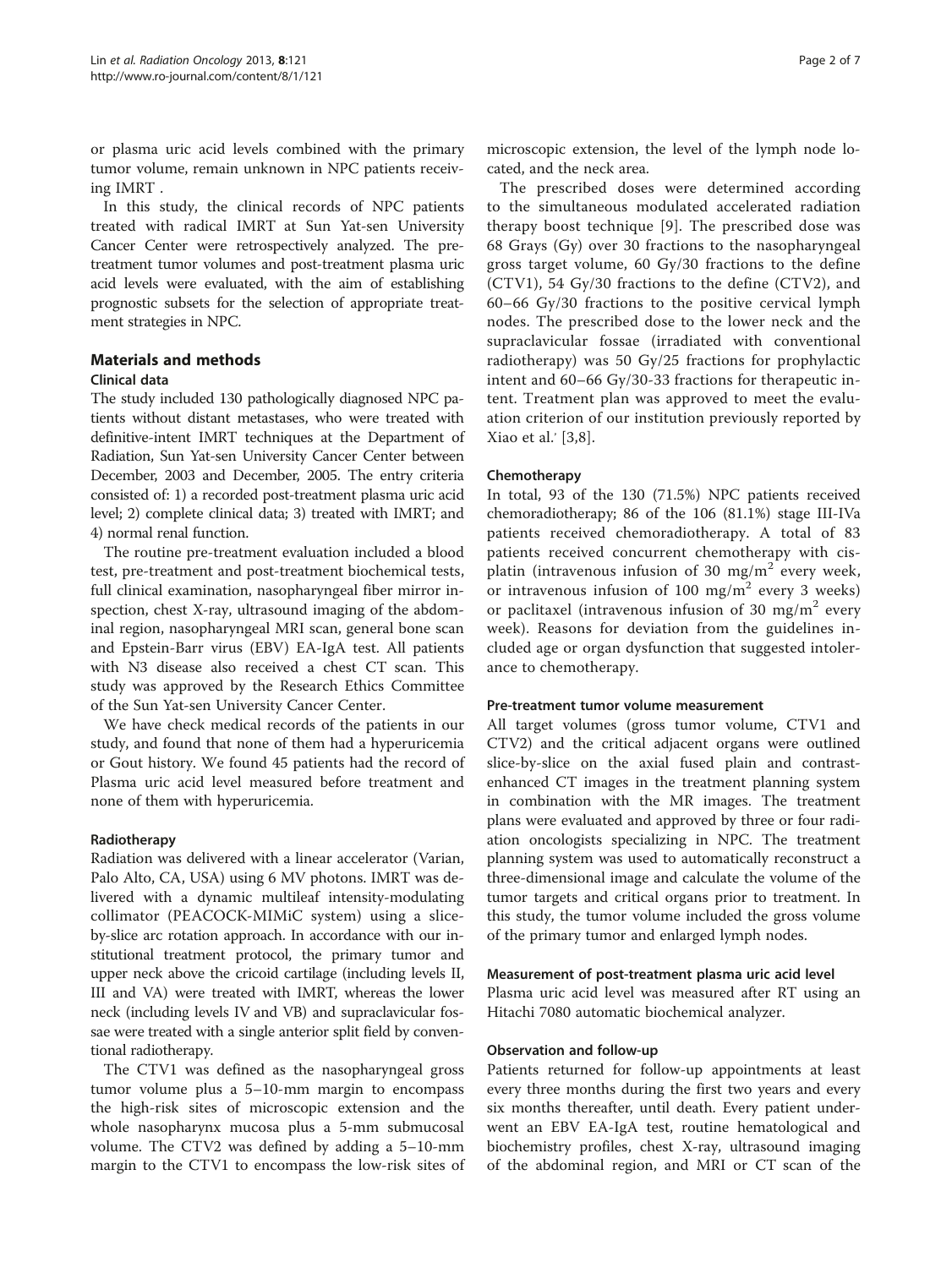nasopharynx. Patients with suspected distant metastases underwent chest and abdominal CT scans, and general bone or PET-CT scans. Follow-up times were calculated from the end of radiotherapy until first event.

The date of last follow-up was July 1, 2012; median follow-up for the entire cohort was 87 months (range, 6–101 months). The following endpoints (time to first defining event) were assessed: overall survival (OS), progression-free survival (PFS) and distant metastasisfree survival (DMFS).

### Statistical analysis

OS, DMFS and PFS were calculated by the Kaplan-Meier method and analyzed using the log-rank test with SPSS 19.0 (SPSS, Chicago, IL, USA). The Cox regression model was constructed by forward selection (introduction = 0.05; removal = 0.1);  $P < 0.05$  was considered statistically significant. Receiver operating characteristic (ROC) curve analysis was applied to determine the optimal tumor volume cutoff point.

#### Results

#### Patient characteristics and outcome

The median age of the NPC patients was 44 years (range, 18–76 years). Eighty eight of the 130 (67.7%) patients were men. Ninety-seven (91.9%) patients had good performance status (Karnofsky performance score ≧ 90). Thirty seven (28.5%) patients received radiotherapy alone, and Ninety three (71.5%) patients received combined chemoradiotherapy. The T and N stage distributions of the 130 patients according to the 7th edition of the UICC staging criteria are shown in Table 1.

OS data was collected for 130 patients up to July 1, 2012, with a median follow-up time of 87 months (range, 6–101 months) and follow-up rate of 100%. By the end of follow-up, 23/130 (17.7%) patients had developed recurrence or metastasis; 4 (3.1%) had developed local recurrence, 9 (6.9%) had developed regional recurrence, and 10 (7.7%) had developed distant metastases including three cases of pulmonary metastasis, three cases of bone metastasis, one case of liver metastasis, one case of brain metastasis, and one case of pleural and peritoneal metastasis. In total, 21/130 (11.0%) of the patients died, 20 (9.6%) of whom died due to tumor progression. For the entire cohort, the 7-year OS, PFS and DMFS rates were 81.7%, 87.5% and 91.9%, respectively.

Relationship between tumor volume and patient outcome The median pre-treatment tumor volume for the 130 patients was 37.33 mL (range, 1.62–228.05 mL). Using ROC curve analysis, it was determined that 27 mL was an appropriate cutoff point for OS. The 7-year DMFS, PFS and OS rates for patients with a pre-treatment tumor volume smaller than 27 mL were significantly

| Table 1 Baseline clinicopathological characteristics of the |  |
|-------------------------------------------------------------|--|
| 130 nasopharyngeal cancer patients                          |  |

| Variable                    | <b>Number of patients</b> | %                  |
|-----------------------------|---------------------------|--------------------|
| Gender                      |                           |                    |
| Male                        | 88                        | 67.7               |
| Female                      | 42                        | 32.3               |
| Age                         |                           |                    |
| $<$ 45 years                | 61                        | 53.1               |
| $\geq$ 45 years             | 69                        | 46.9               |
| Karnofsky performance score |                           |                    |
| < 90                        | 11                        | 8.5                |
| $\geq 90$                   | 119                       | 91.5               |
| T category*                 |                           |                    |
| T1/T2/T3/T4                 | 13/19/70/28               | 10/14.6/53.8/21.5  |
| N category*                 |                           |                    |
| N0/N1/N2/N3                 | 31/40/53/6                | 23.8/30.8/40.8/4.6 |
| Stage*                      |                           |                    |
| I/II/III/IVa                | 7/17/73/33                | 5.4/13.1/56.2/56.2 |
| Chemotherapy                |                           |                    |
| Radiotherapy alone          | 37                        | 71.5               |
| Chemoradiotherapy           | 93                        | 28.5               |

\* According to the 7th edition of the American Joint Committee on Cancer/ International Union Against Cancer staging system.

higher than patients with a pre-treatment tumor volume equal to or larger tumor volume than 27 mL (OS, 97.8% vs. 71.1%, P < 0.001; PFS, 95.7% vs. 81.6%, P =0.017; DMFS, 100% vs. 86.2%,  $P = 0.009$ ; Figure [1\)](#page-3-0).

## Relationship between plasma uric acid and patient outcome

The median post-treatment plasma uric acid level for all patients was 301 μmol/L (range, 78–624 μmol/l). The 7-year DMFS, PFS and OS rates for patients with a post-treatment plasma uric acid level above the median value were significantly higher than patients with a post-treatment plasma uric acid level equal to or below 301 μmol/L (OS, 93.7% vs. 66.3%,  $P < 0.001$ ; PFS, 90.5% vs. 77.2%, P = 0.002, DMFS, 97% vs. 86.1%,  $P = 0.026$ ; Figure [2](#page-3-0)).

## Relationship of combined post-treatment plasma uric acid level and tumor volume with patient outcome

Patients were divided into three subgroups according to the post-treatment plasma uric acid levels and pre-treatment tumor volumes: (1) small tumor volume (< 27 mL) and high post-treatment plasma uric acid level (>301 μmol/L;  $n = 28$  patients); (2) small pretreatment tumor volume (< 27 mL) and low posttreatment plasma uric acid level, or large pre-treatment tumor volume  $(≥ 27 mL)$  and high post-treatment plasma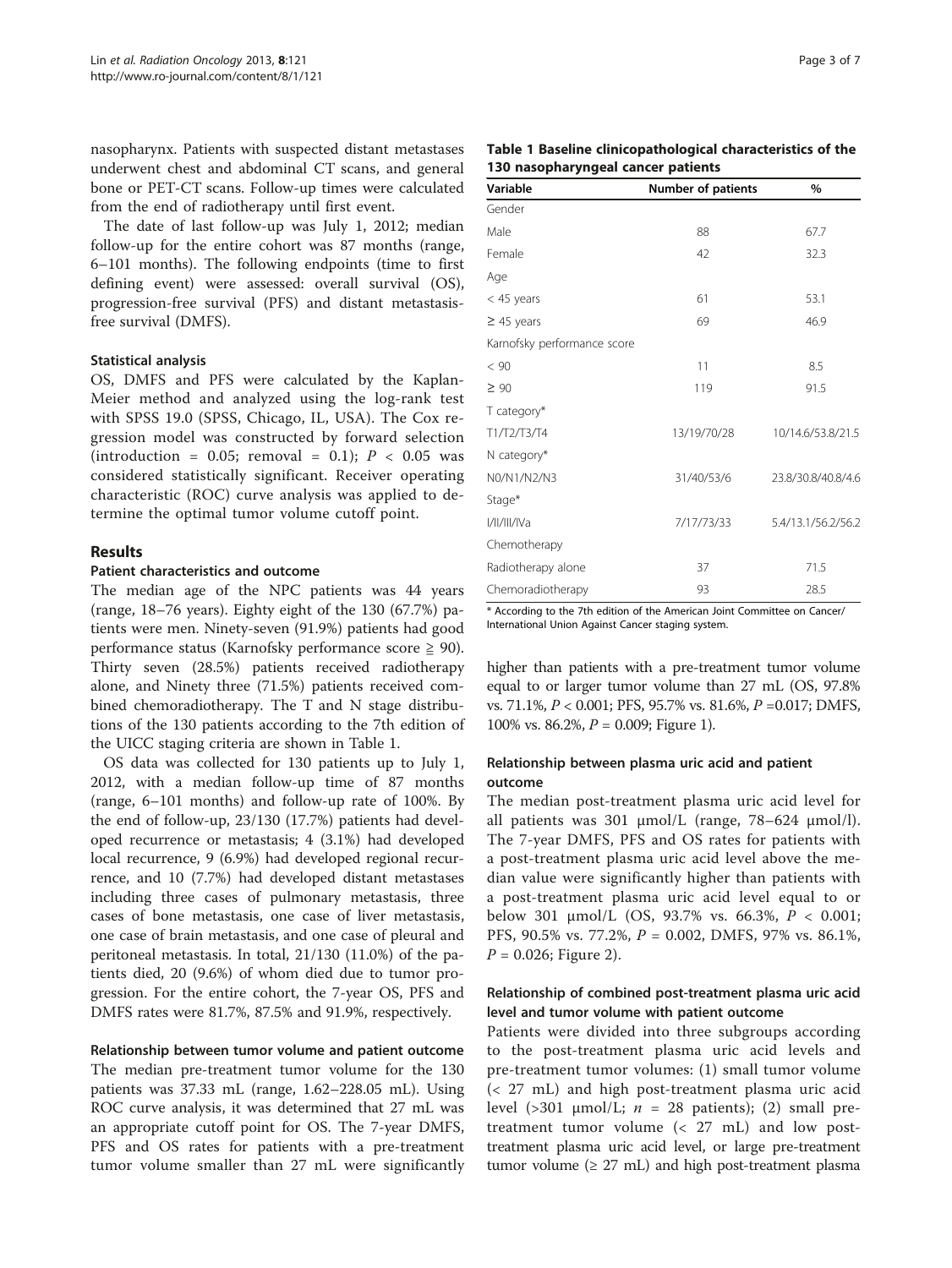<span id="page-3-0"></span>

uric acid level (>301 μmol/L;  $n = 60$  patients); and (3) large pre-treatment tumor volume  $(≥ 27 mL)$  and low posttreatment plasma uric acid level  $(\leq 301 \text{ \mu mol/L}; n = 35$ patients). The 7-year OS rates for these three subgroups were 100%, 90.5% and 48.7%, respectively (p<0.001). The 7-year PFS rates in the three subgroups were 100%, 92.8% and 69.2%, respectively  $(p<0.001)$ . The 7-year DMFS rates in the three subgroups were 100%, 96.4% and 77.7%, re-spectively (p=0.001) (Figure [3\)](#page-4-0).

#### Multivariate analysis

Multivariate analysis was performed to adjust for various prognostic factors. Post-treatment plasma uric acid level and pre-treatment tumor volume were the only independent predictors of OS. Both the post-treatment plasma uric acid level and tumor classification were identified as independent prognostic factors for PFS. Age, sex and node classification had no statistically significant effect on survival (Tables [2](#page-4-0) and [3](#page-4-0)).

#### **Discussion**

Various studies have attempted to identify predictive factors for poor patient outcome in NPC, by analyzing traditional clinical, pathological and molecular biomarkers as probable prognostic factors. Radiotherapy is associated with increased oxidative damage to DNA [\[10](#page-5-0)]. A high plasma uric acid level may occur in patients undergoing radiotherapy due to increased purine metabolism by xanthine oxidase, as a consequence of tumor cell RNA-DNA breakdown [[11](#page-5-0)]. Patients with poorly differentiated tumors, such as Burkitt's lymphoma, may have an elevated uric acid level as a result of the rapid destruction of malignant cells. The plasma uric acid level can be used as an indicator of radiosensitivity. However, the predictive value of plasma uric acid levels has not previously been investigated in NPC patients treated with IMRT.

In the present study of a relatively large cohort of NPC patients treated with IMRT, we demonstrated that the post-treatment plasma uric acid level was a strong

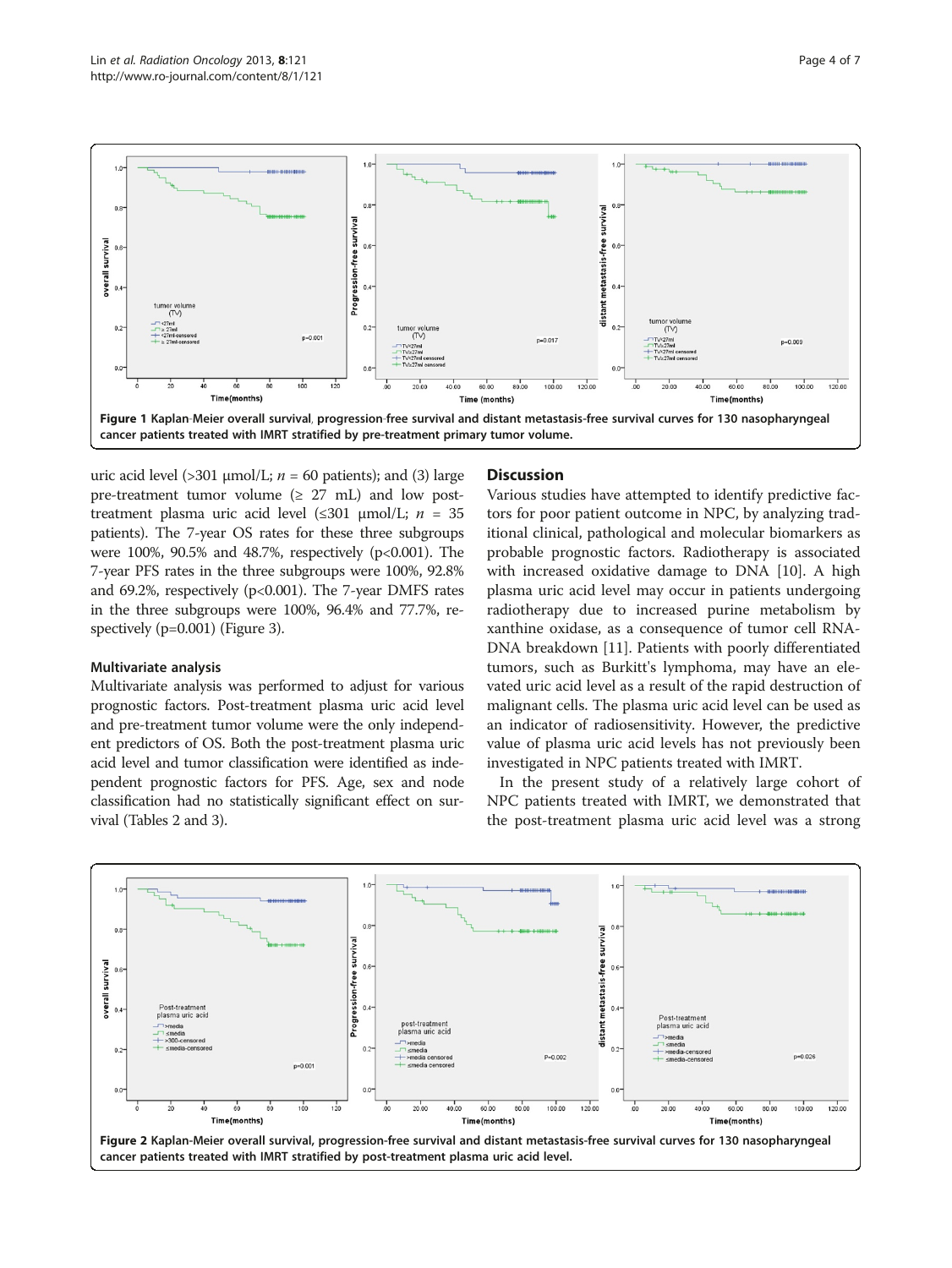<span id="page-4-0"></span>

predictor of OS, PFS and OS. Patients with a posttreatment plasma uric acid level above 301 μmol/L had significantly better 7-year DMFS (93.7% vs. 66.3%,  $P < 0.001$ ), PFS (90.5% vs. 77.2%,  $P = 0.002$ ) and OS rates (97% vs. 86.1%  $P = 0.026$ ) than patients with post-treatment plasma uric acid levels equal to or below 301 μmol/L.

Ames et al. [\[12](#page-5-0)] reported that uric acid could protect both erythrocyte membranes and intact erythrocytes from lysis. Furthermore, uric acid may also protect longer-lived T and B lymphocytes and macrophages. It is reasonable to hypothesize that post-treatment plasma uric acid levels may exert a similar protective effect in NPC patients, which may provide a mechanism to explain the relationship between favorable outcome and high post-treatment plasma uric acid levels observed in this study. Further studies are needed to fully elucidate the mechanism by which a high post-treatment plasma uric acid level is linked to improved survival in NPC patients receiving IMRT.

Tumor volume is an important prognostic factor in cancer patients treated with primary radiotherapy [\[8](#page-5-0)]. It is well accepted that larger tumor volumes represent increased tumor clonogens and a larger hypoxic fraction, which may directly reduce the efficacy of radiation. Recently, a number of studies have demonstrated the prognostic significance of tumor volume for the evaluation of local control and OS in patients with NPC [\[13-16](#page-6-0)]. However, there have been few reports of the prognostic significance of tumor volume with respect to distant metastasis. Shen et al. [\[14](#page-6-0)] reported that tumor volume was not associated with the incidence of distant metastasis in NPC; however, distant failure-free survival was significantly related to N-classification, in accordance with Chua et al. [[17](#page-6-0)]. Our study demonstrated that the 7-year DMFS, PFS and OS rates in patients with small pretreatment tumor volumes (< 27 mL) were significantly higher than patients with pre-treatment tumor volumes equal to or larger than 27 mL. In this study, the tumor

Table 2 Multivariate analysis of variables correlated with overall survival in 130 nasopharyngeal cancer patients treated with IMRT

| Variable                                                               | HR     | 95% CI          | P value |
|------------------------------------------------------------------------|--------|-----------------|---------|
| Tumor volume, $\geq$ 27 mL vs. $<$ 27 mL                               | 12.543 | 1.315-119.641   | 0.028   |
| Post-treatment uric acid, ≤301 µmol/L vs. 6.858<br>$>$ 301 $\mu$ mol/L |        | 2.065-22.775    | 0.002   |
| $N$ category*                                                          | 0.908  | 0.478-1.725     | 0.768   |
| T category*                                                            | 1.102  | $0.506 - 2.400$ | 0.806   |
| Age, $\leq$ 45 years vs. > 45 years                                    | 0.645  | 0.254-1.635     | 0.355   |
| Sex, male vs. female                                                   | 0.376  | $0.113 - 1.251$ | 0.111   |

HR, hazard ratio; CI, confidence interval; \* According to the 7th edition of the American Joint Committee on Cancer/International Union Against Cancer staging system.

Table 3 Multivariate analysis of variables correlated with progression-free survival in 130 nasopharyngeal cancer patients treated with IMRT

| Variable                                                         | HR    | 95% CI          | P value |
|------------------------------------------------------------------|-------|-----------------|---------|
| Tumor volume, $\geq$ 27 mL vs. < 27 mL                           | 1.540 | 0.259-9.167     | 0.635   |
| Post-treatment uric acid, ≤301 µmol/L vs.<br>$>$ 301 $\mu$ mol/L | 4.852 | 1.334-17.650    | 0.017   |
| $N$ category $*$                                                 | 1.157 | $0.570 - 2.348$ | 0.687   |
| $T$ category $*$                                                 | 3.048 | 1152-8068       | 0.025   |
| Age, $\leq$ 45 years vs. > 45 years                              | 0.337 | $0112 - 1014$   | 0.053   |
| Sex, male vs. female                                             | 0.748 | 0.245-2.287     | 0.611   |

HR, hazard ratio; CI, confidence interval; \* According to the 7th edition of the American Joint Committee on Cancer/International Union Against Cancer staging system.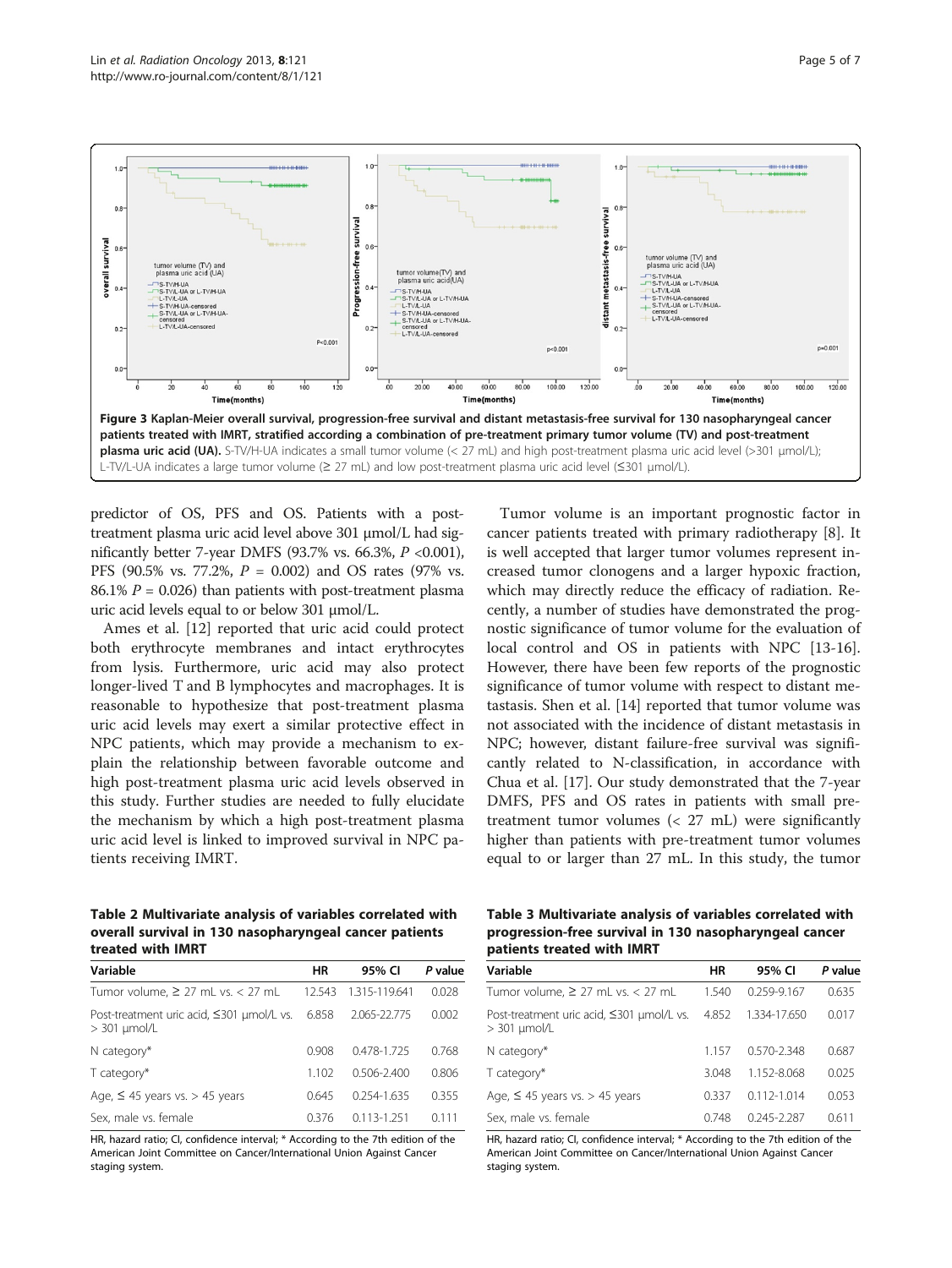<span id="page-5-0"></span>volume included the gross volume of the primary tumor and the enlarged lymph nodes; whereas Shen et al. [[14](#page-6-0)] and Chua et al. [\[17\]](#page-6-0) only included the gross volume of the primary tumor, and did not include the enlarged lymph nodes, which may explain the variation in the results of these studies. This study indicates that pretreatment tumor volume is highly significant for the prediction of local control, distant metastasis and overall survival in NPC patients undergoing IMRT.

Furthermore, by combining the post-treatment plasma uric acid level and tumor volume, we identified three subgroups of patients. The subgroup of patients with a small pre-treatment tumor volume (< 27 mL) and high posttreatment plasma uric acid level (>301 μmol/L) had a favorable prognosis, with a 7-year overall survival rate of 100%. However, the subgroup of patients with a large pretreatment tumor volume  $(2 27 \text{ mL})$  and low posttreatment plasma uric acid level (≤301 μmol/L) had a fairly poor prognosis, with a 7-year overall survival rate of 48.7%. This difference might be of clinical importance. The standard treatment for NPC is radiotherapy with or without concurrent chemotherapy, which can cure approximately 80% of the patients [\[18,19\]](#page-6-0). Our results were consistent with this, as the 7-year OS, PFS and DMFS rates for the entire cohort were 81.7%, 87.5% and 91.9%, respectively. The prognosis for NPC patients who develop metastasis is generally poor [\[20\]](#page-6-0). However, no specific indicator has yet been identified for this subgroup of patients. In the current study, we found that the prognosis of patients with a large pre-treatment tumor volume  $(2 27 \text{ mL})$  and low posttreatment plasma uric acid level (≤301 μmol/L) was poor, with a 7-year overall survival of 48.7%. This demonstrates that combination of the post-treatment plasma uric acid level and pre-treatment tumor volume has significant prognostic value in NPC, which may help to determine the optimal treatment approaches for high risk patients. Patients with a large tumor volume ( $\geq$  27 mL) and low post-treatment plasma uric acid level (≤301 μmol/L) may benefit from newer, more aggressive treatment approaches, such as adjuvant chemotherapy and additional accelerated hyperfractionated radiotherapy.

Like many other retrospective studies in the literature, the interpretation of our results may be hampered by a number biases. Despite these limitations, the relatively large number of patients analyzed in this study suggests that the results are valid. In summary, the current study indicates that the post-treatment plasma uric acid level and pre-treatment tumor volume have predictive value for the outcome of NPC patients undergoing IMRT; however, these results need to be confirmed in larger, prospective clinical trials. This study indicates that NPC patients with a large pre-treatment tumor volume (> 27 mL) and low post-treatment plasma uric acid level (<301 μmol/L) should receive more aggressive treatment.

#### Competing interests

The authors have declared no conflicts of interest.

#### Authors' contributions

Guarantors of integrity of the entire study: HL, W-HH; study concepts/study design: W-HH; data acquisition: NG, H-XL, W-HH; data analysis/interpretation: all authors; literature review: H-ZW, RS; statistical analyses: HL, NG, H-XL; manuscript drafting or revision for important intellectual content: HL, W-HH; manuscript final version approval: All authors read and approved the final manuscript.

#### Acknowledgement

This work was supported by the Natural Science Foundation of Guangdong Province, P. R. China, (To: WHH, No.9151008901000223) and the Science and Technology Project of Guangdong, P. R. China, (To: WHH, No. 2010B031600086).

#### Author details

<sup>1</sup>Department of Radiation Oncology, Sun Yat-sen University Cancer Center Guangdong Province, Guangzhou 510060, China. <sup>2</sup>Surgical Intensive Care Unit, Xiangtan Central Hospital, Hunan Province, Xiangtan 411100, China. <sup>3</sup>State Key Laboratory of Oncology in South China, Guangdong Province, Guangzhou 510060, China.

#### Received: 18 December 2012 Accepted: 8 May 2013 Published: 15 May 2013

#### References

- 1. Parkin DM, Bray F, Ferlay J, Pisani P: Global cancer statistics, 2002. CA Cancer J Clin 2005, 55:74–108.
- 2. Jemal A, Bray F, Center MM, Ferlay J, Ward F, Forman D: Global cancer statistics. CA Cancer J Clin 2011, 61:69-90.
- Xiao WW, Huang SM, Han F, Wu SX, Lu LX, Lin CG, Deng XW, Lu TX, Cui NJ, Zhao C: Local control, survival, and late toxicities of locally advanced nasopharyngeal carcinoma treated by simultaneous modulated accelerated radiotherapy combined with cisplatin concurrent chemotherapy: long-term results of a phase 2 study. Cancer 2011, 117:1874–1883.
- 4. Xiao WW, Han F, Lu TX, Chen CY, Huang Y, Zhao C: Treatment outcomes after radiotherapy alone for patients with early-stage nasopharyngeal carcinoma. Int J Radiat Oncol Biol Phys 2009, 74:1070–1076.
- 5. Kam MK, Teo PM, Chau RM, Cheung KY, Choi PH, Kwan WH, Leung SF, Zee B, Chan AT: Treatment of nasopharyngeal carcinoma with intensity-modulated radiotherapy: the Hong Kong experience. Int J Radiat Oncol Biol Phys 2004, 60:1440–1450.
- 6. Lee N, Harris J, Garden AS, Straube W, Glisson B, Xia P, Bosch W, Morrison WH, Quivey J, Thorstad W, et al: Intensity-modulated radiation therapy with or without chemotherapy for nasopharyngeal carcinoma: radiation therapy oncology group phase II trial 0225. J Clin Oncol 2009, 27:3684–3690.
- 7. Crohns M, Saarelainen S, Kankaanranta H, Moilanen E, Alho H, Kellokumpu-Lehtinen P: Local and systemic oxidant/antioxidant status before and during lung cancer radiotherapy. Free Radic Res 2009, 43:646–657.
- 8. Wu Z, Zeng RF, Su Y, Gu MF, Huang SM: Prognostic significance of tumor volume in patients with nasopharyngeal carcinoma undergoing intensity-modulated radiation therapy. Head Neck 2013, 35:689–694.
- 9. Butler EB, Teh BS, Grant WH 3rd, Uhl BM, Kuppersmith RB, Chiu JK, Donovan DT, Woo SY: Smart (simultaneous modulated accelerated radiation therapy) boost: a new accelerated fractionation schedule for the treatment of head and neck cancer with intensity modulated radiotherapy. Int J Radiat Oncol Biol Phys 1999, 45:21–32.
- 10. Sak A, Stuschke M, Wurm R, Budach V: Protection of DNA from radiationinduced double-strand breaks: influence of replication and nuclear proteins. International journal of radiation biology 2000, 76:749–756.
- 11. Pui CH, Mahmoud HH, Wiley JM, Woods GM, Leverger G, Camitta B, Hastings C, Blaney SM, Relling MV, Reaman GH: Recombinant urate oxidase for the prophylaxis or treatment of hyperuricemia in patients With leukemia or lymphoma. J Clin Oncol 2001, 19:697-704.
- 12. Ames BN, Cathcart R, Schwiers E, Hochstein P: Uric acid provides an antioxidant defense in humans against oxidant- and radical-caused aging and cancer: a hypothesis. Proc Natl Acad Sci U S A 1981, 78:6858-6862.